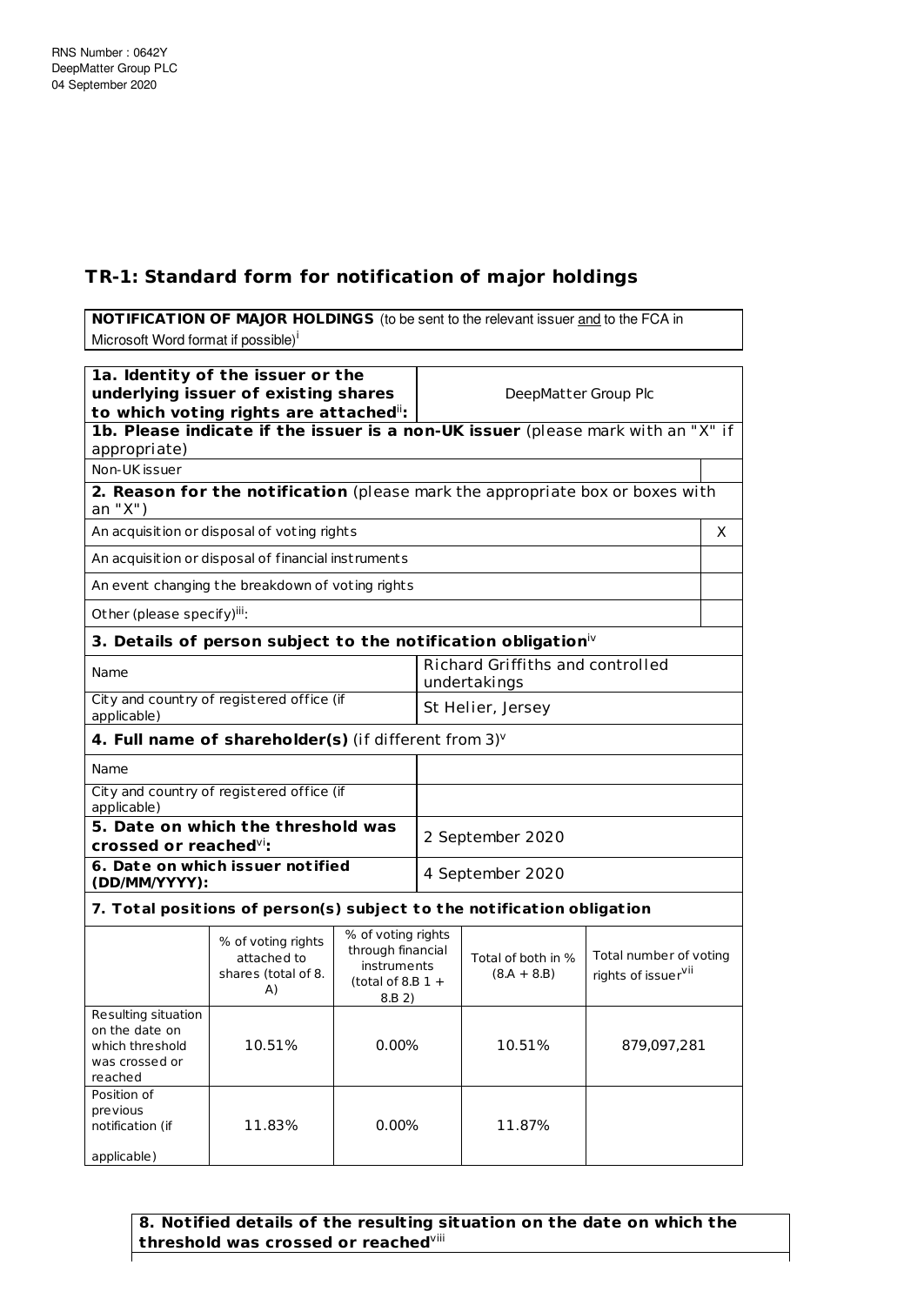## **A: Vot ing rights at tached to shares**

| A: Voting rights attached to shares |                                                 |                                                    |                                                 |                                                    |
|-------------------------------------|-------------------------------------------------|----------------------------------------------------|-------------------------------------------------|----------------------------------------------------|
| Class/type of                       |                                                 | Number of voting rights $X$                        | % of voting rights                              |                                                    |
| shares                              | <b>Direct</b>                                   | <b>Indirect</b>                                    | <b>Direct</b>                                   | <b>Indirect</b>                                    |
| ISIN code (if<br>possible)          | (Art 9 of Directive<br>2004/109/EC)<br>(DTR5.1) | (Art 10 of Directive<br>2004/109/EC)<br>(DTR5.2.1) | (Art 9 of Directive<br>2004/109/EC)<br>(DTR5.1) | (Art 10 of Directive<br>2004/109/EC)<br>(DTR5.2.1) |
| Ordinary                            | 92.447.787                                      | $0.00\%$                                           | 10.51%                                          | $0.00\%$                                           |
| GB00B29YYY86                        |                                                 |                                                    |                                                 |                                                    |
|                                     |                                                 |                                                    |                                                 |                                                    |
| <b>SUBT OT AL 8. A</b>              | 92.447.787                                      |                                                    |                                                 | 10.51%                                             |

| B 1: Financial Instruments according to Art. 13(1)(a) of Directive 2004/109/EC<br>(DTR5.3.1.1(a)) |                                             |                                               |                                                                                                     |                       |
|---------------------------------------------------------------------------------------------------|---------------------------------------------|-----------------------------------------------|-----------------------------------------------------------------------------------------------------|-----------------------|
| Type of<br>financial<br><i>instrument</i>                                                         | <b>Expiration</b><br>$\mathbf{date}^\times$ | Exercise/<br>Conversion<br>Period $^{\chi i}$ | Number of voting<br>rights that may be<br>acquired if the<br>inst rument is<br>exercised/converted. | % of voting<br>rights |
|                                                                                                   |                                             |                                               |                                                                                                     |                       |
|                                                                                                   |                                             |                                               |                                                                                                     |                       |
|                                                                                                   |                                             |                                               |                                                                                                     |                       |
|                                                                                                   |                                             | <b>SUBTOTAL 8. B 1</b>                        |                                                                                                     |                       |

| B 2: Financial Instruments with similar economic effect according to Art. 13(1)<br>(b) of Directive 2004/109/EC (DTR5.3.1.1 (b)) |                                    |                                                 |                                                         |                            |                       |
|----------------------------------------------------------------------------------------------------------------------------------|------------------------------------|-------------------------------------------------|---------------------------------------------------------|----------------------------|-----------------------|
| Type of<br>financial<br><b>instrument</b>                                                                                        | <b>Expiration</b><br>$date^{\chi}$ | Exercise/<br>Conversion<br>Period <sup>xi</sup> | <b>Physical or</b><br>cash<br>settlement <sup>xii</sup> | Number of<br>voting rights | % of voting<br>rights |
|                                                                                                                                  |                                    |                                                 |                                                         |                            |                       |
|                                                                                                                                  |                                    |                                                 |                                                         |                            |                       |
|                                                                                                                                  |                                    |                                                 |                                                         |                            |                       |
|                                                                                                                                  |                                    |                                                 | <b>SUBT OT AL</b><br>8.B.2                              |                            |                       |

| 9. Information in relation to the person subject to the notification<br>obligation (please mark the<br>applicable box with an "X")                                                                                                                                                                                     |  |  |   |  |
|------------------------------------------------------------------------------------------------------------------------------------------------------------------------------------------------------------------------------------------------------------------------------------------------------------------------|--|--|---|--|
| Person subject to the notification obligation is not controlled by any natural person or legal entity<br>and does not control any other undertaking(s) holding directly or indirectly an interest in the<br>(underlying) issuer <sup>Xiii</sup>                                                                        |  |  |   |  |
| Full chain of controlled undertakings through which the voting rights and/or the<br>financial instruments are effectively held starting with the ultimate controlling natural person or<br>legal entity <sup>XIV</sup> (please add additional rows as necessary)                                                       |  |  | X |  |
| % of voting<br>rights through<br>% of voting<br><b>Total of both if</b><br>financial<br>rights if it<br>it equals or is<br>equals or is<br>instruments if<br>higher than the<br>Name $XV$<br>higher than<br>it equals or is<br>notifiable<br>the notifiable<br>higher than the<br>threshold<br>notifiable<br>threshold |  |  |   |  |